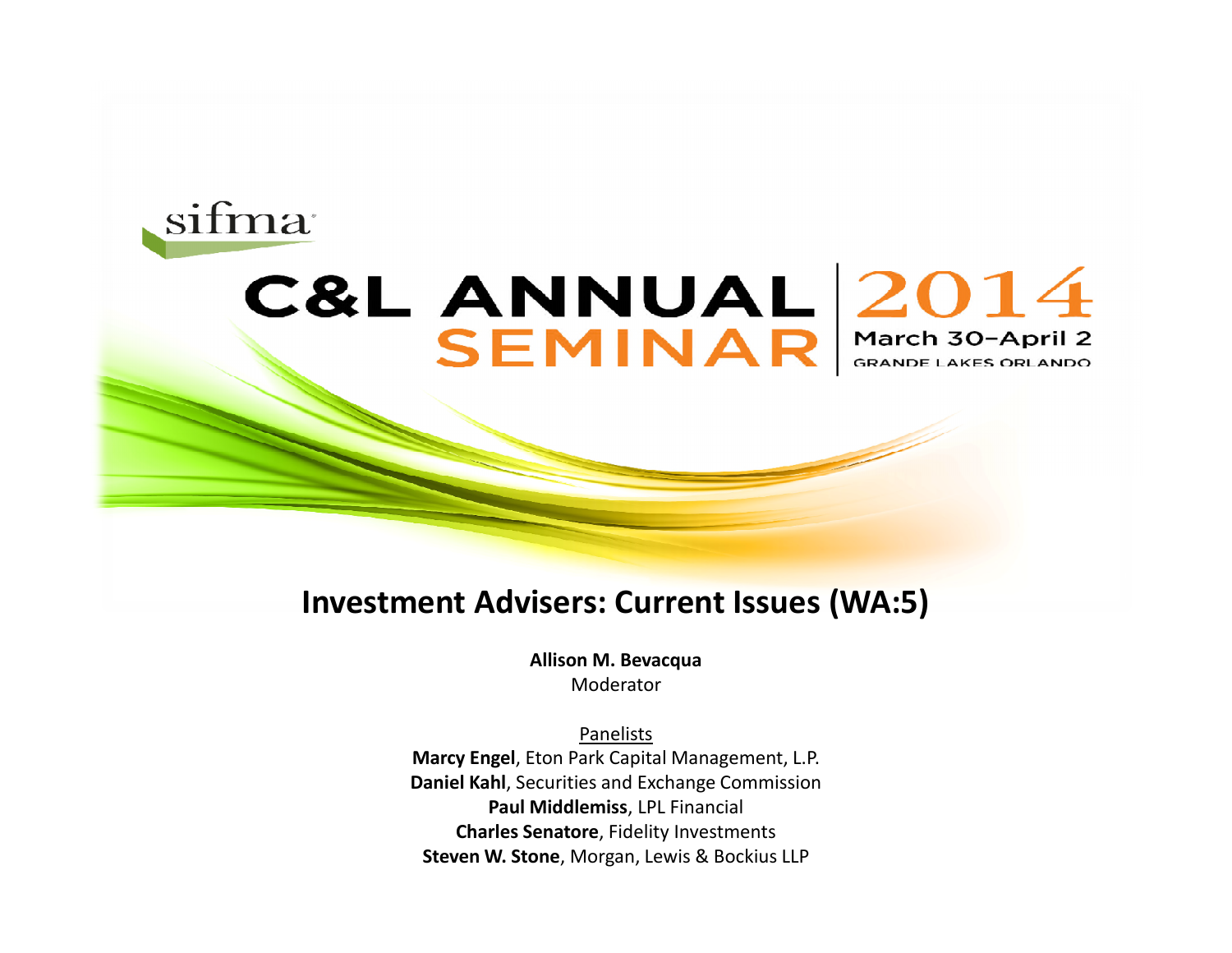#### **Investment Advisers: Current Issues**

- SEC Policy Developments
- SEC Exam Priorities for 2014
- SEC Enforcement
- Uncertain Reach of FINRA Rules
- Advertising Issues
- Hedge Fund Issues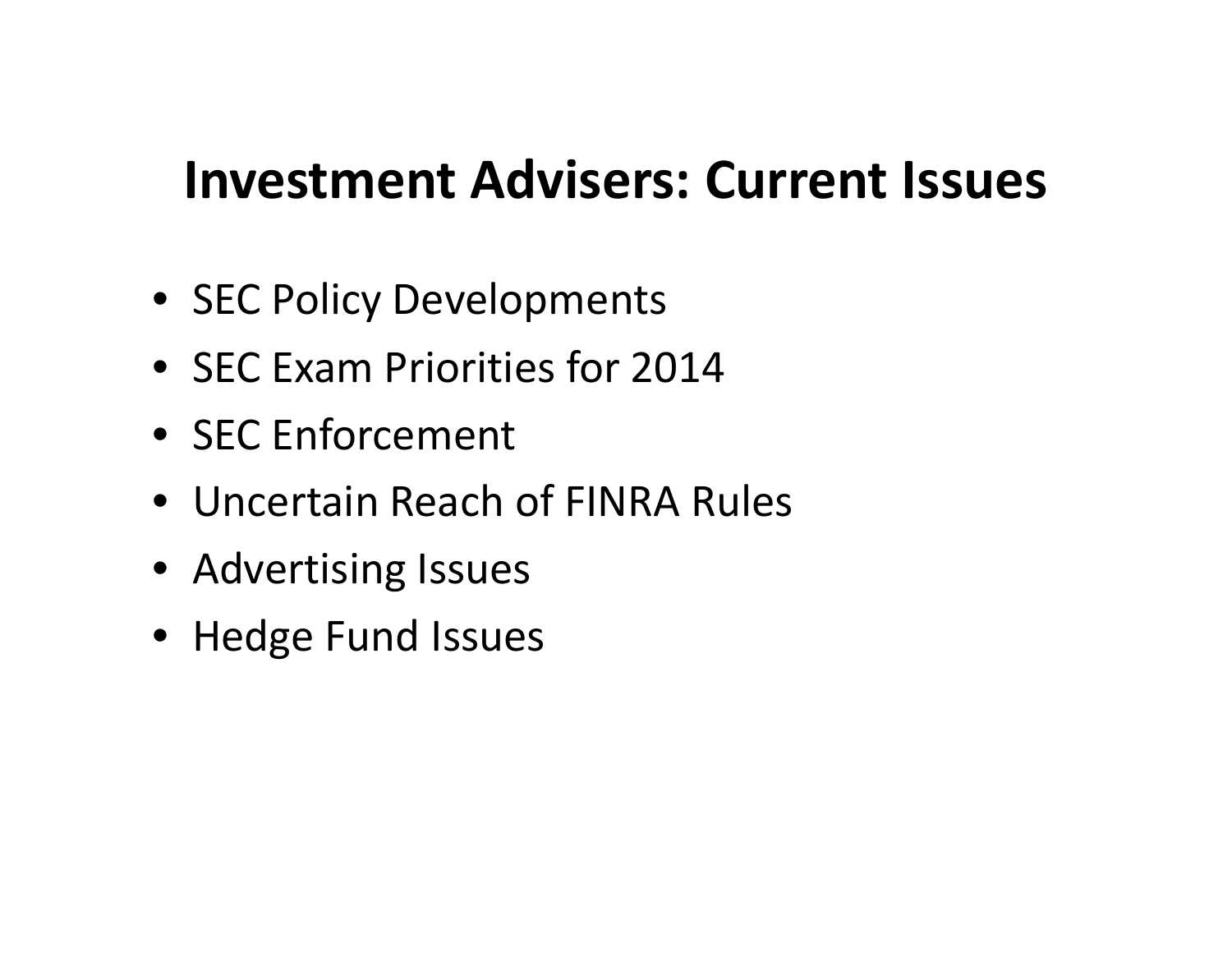# SEC Policy Developments

- DFA Uniform Standard of Care
- Temporary Principal Trade Rule
- General Solicitation 2
- Data Gathering
- Form PF
- IM Guidance/No-Action Relief
	- "Constructive Delivery" of Form ADVs
	- Custody guidance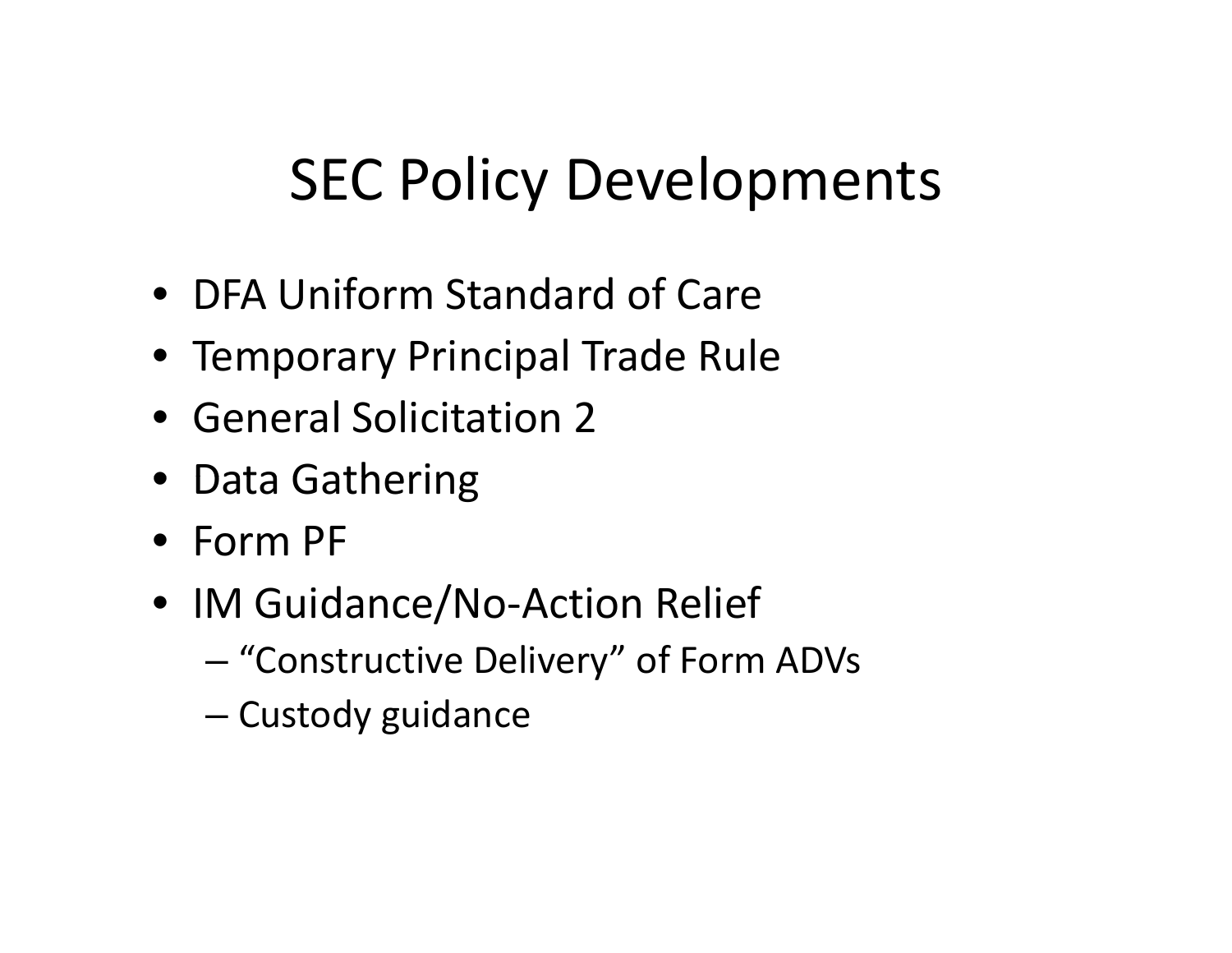- Dual Registrants
	- Advisory Account vs. Brokerage Account Suitability
- Supervision of Advisory Accounts
	- Reverse Churning
	- Documentation of Client Reviews
	- Inactivity
	- High Cash Balances
- Conflicts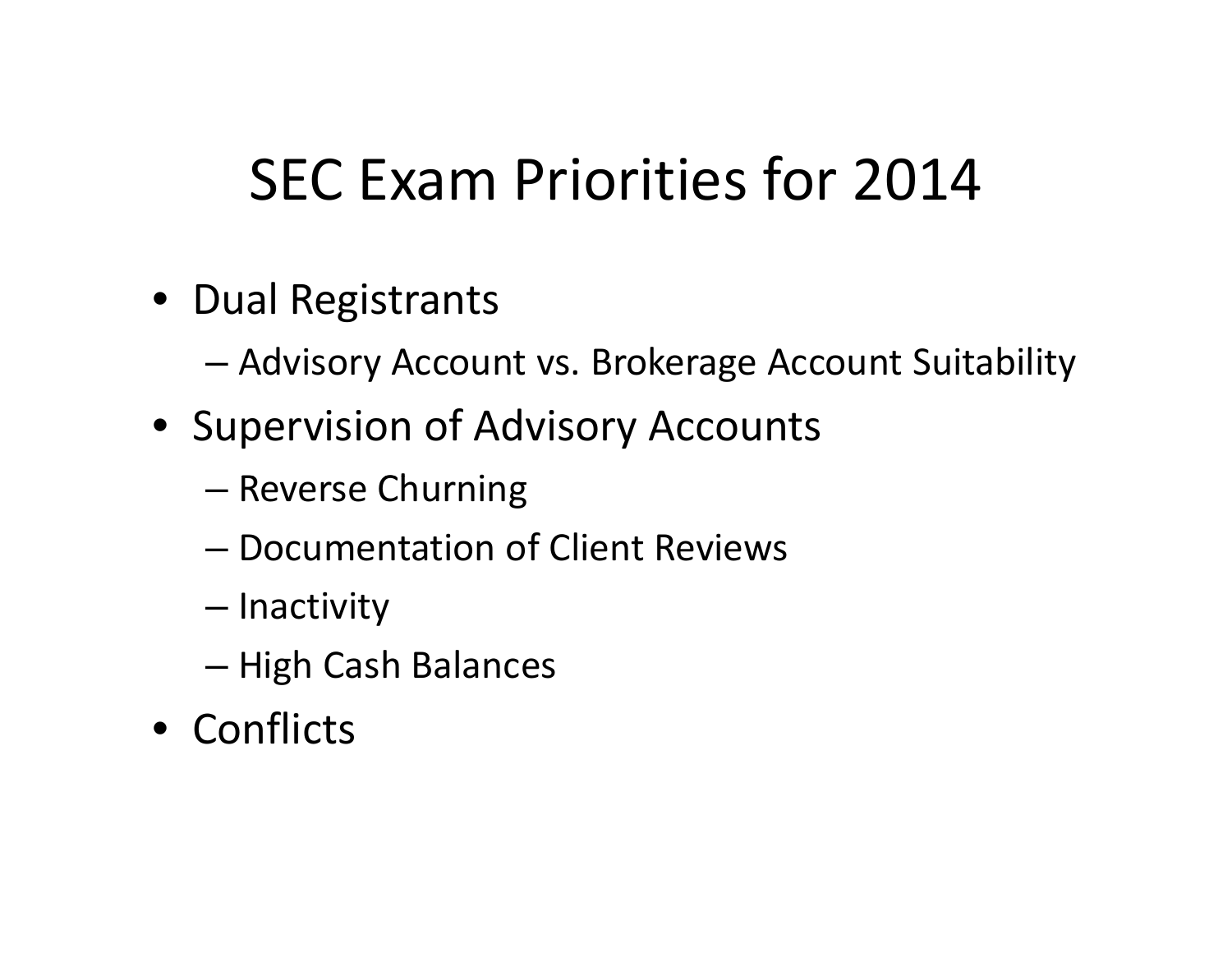- Retirement Vehicles and Rollovers
	- Sales Practices
	- Marketing/Advertising
- Custody
	- Common Issues of Non-Compliance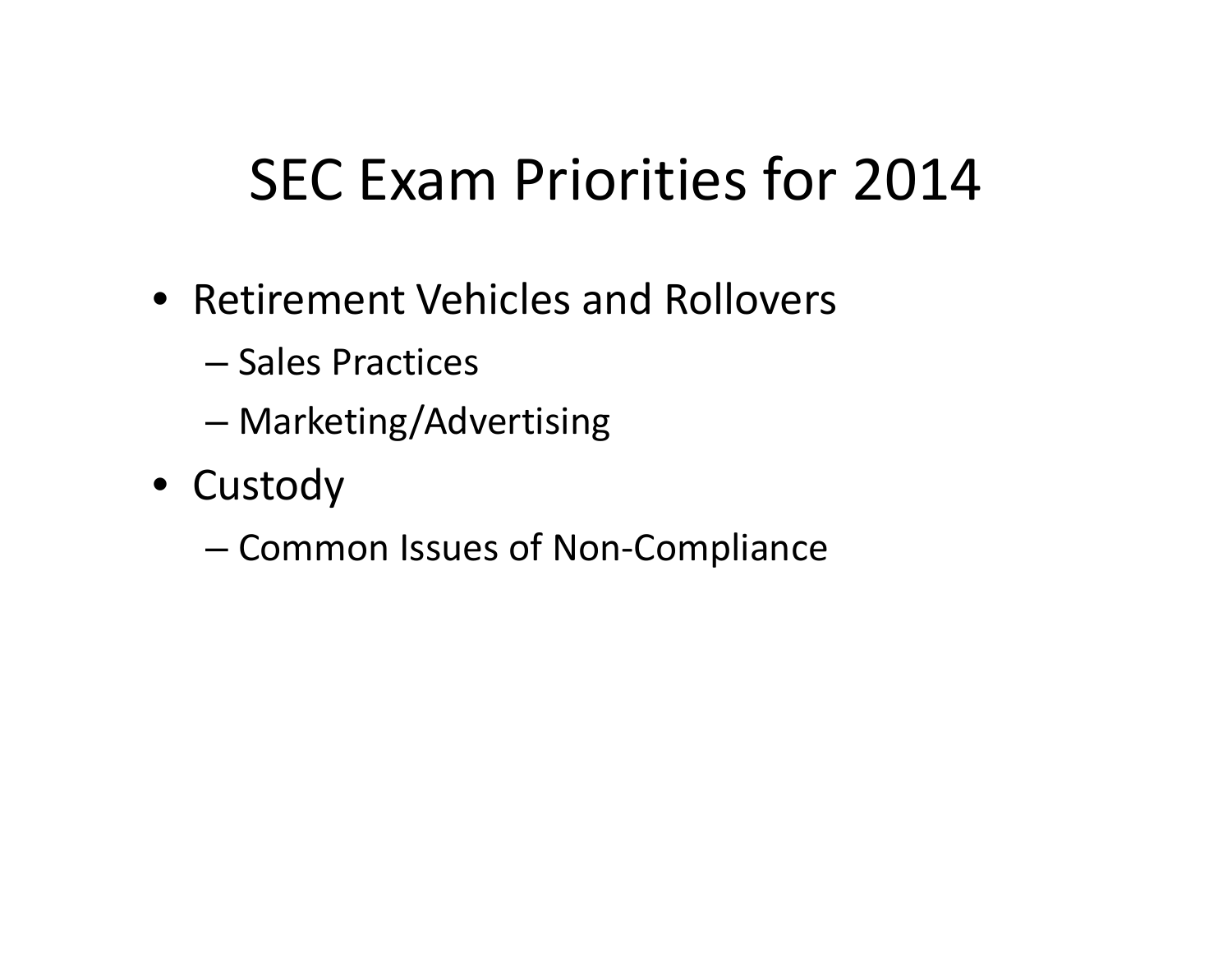- Higher risk products or strategies targeted to retail (particularly retired or elderly) investors
	- Common interest for the IA space and the BD space
	- Approaches for the elderly or retired population
	- Approaches for product review processes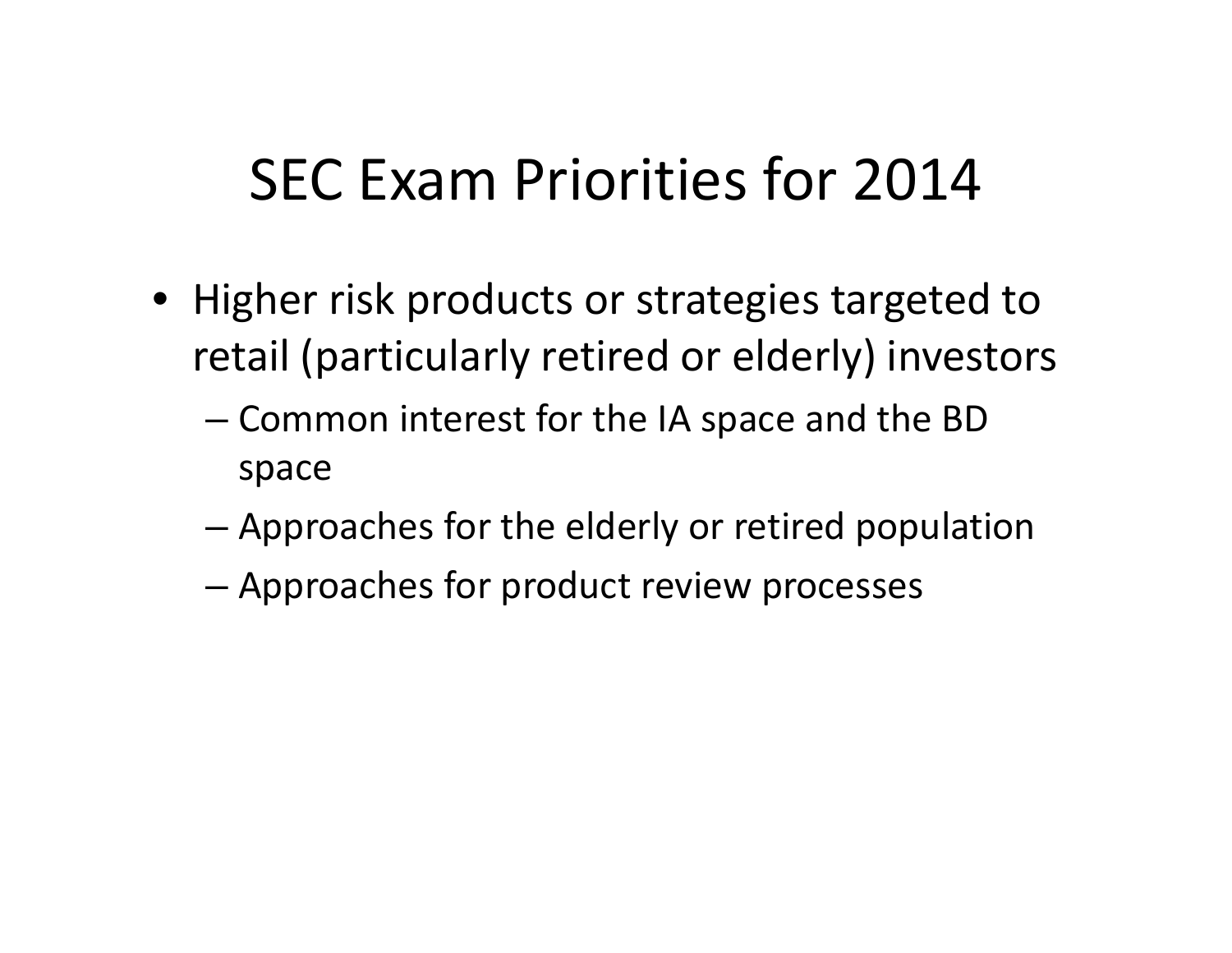- Distribution in guise
	- Problem and its context
	- Expectations for oversight and supervisory processes
	- Approaches to ameliorate regulatory concerns
- SEC Interest in
	- Enterprise Risk Management
	- Technology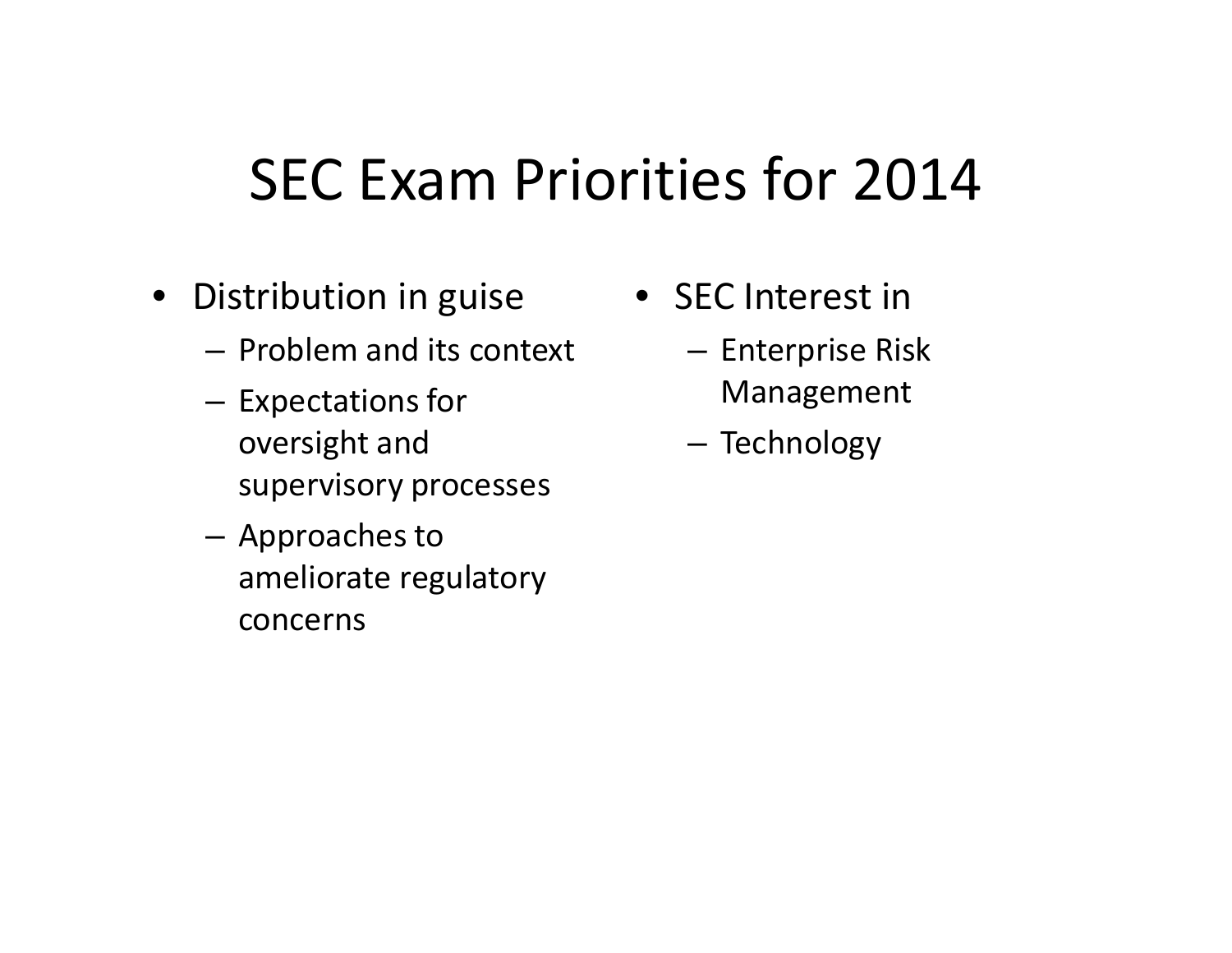## SEC Enforcement (2013)

- FY 2013: A decline in the number of cases; a record in fines/disgorgements.
	- 686 cases
	- BD/IA/fund companies: 261 cases
		- Broker-dealers: 121 (18%)
		- Investment advisers/funds: 140 (21%)
	- \$3.4 billion in penalties and disgorgement
		- Civil penalties: \$2.257 billion
		- Disgorgement: \$1.167 billion
- A "strong pipeline for 2014"
	- 574 Formal Orders of Investigation issued
	- 908 investigations opened last year
	- $-1,444$  ongoing investigations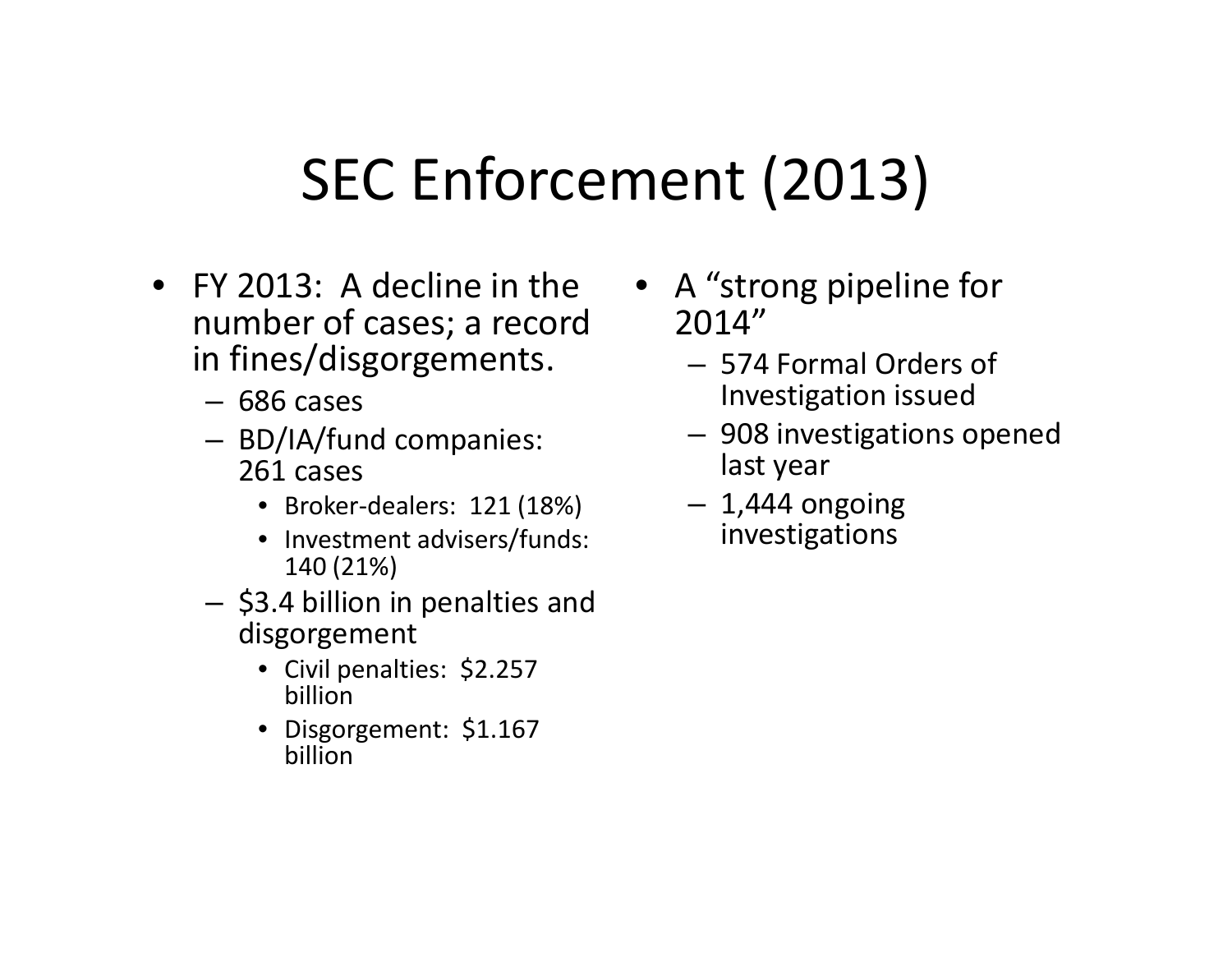# SEC Enforcement (2012-13)

- Best Execution
- Principal Trading
- Trade Allocation
- Gifts and Gratuities
- Soft Dollars
- Custody
- Misappropriation
- Misrepresentation
- Insider Trading / Expert **Networks**
- MNPI Procedures
- Compliance Reviews and Policies & Procedures
- Records
- Valuation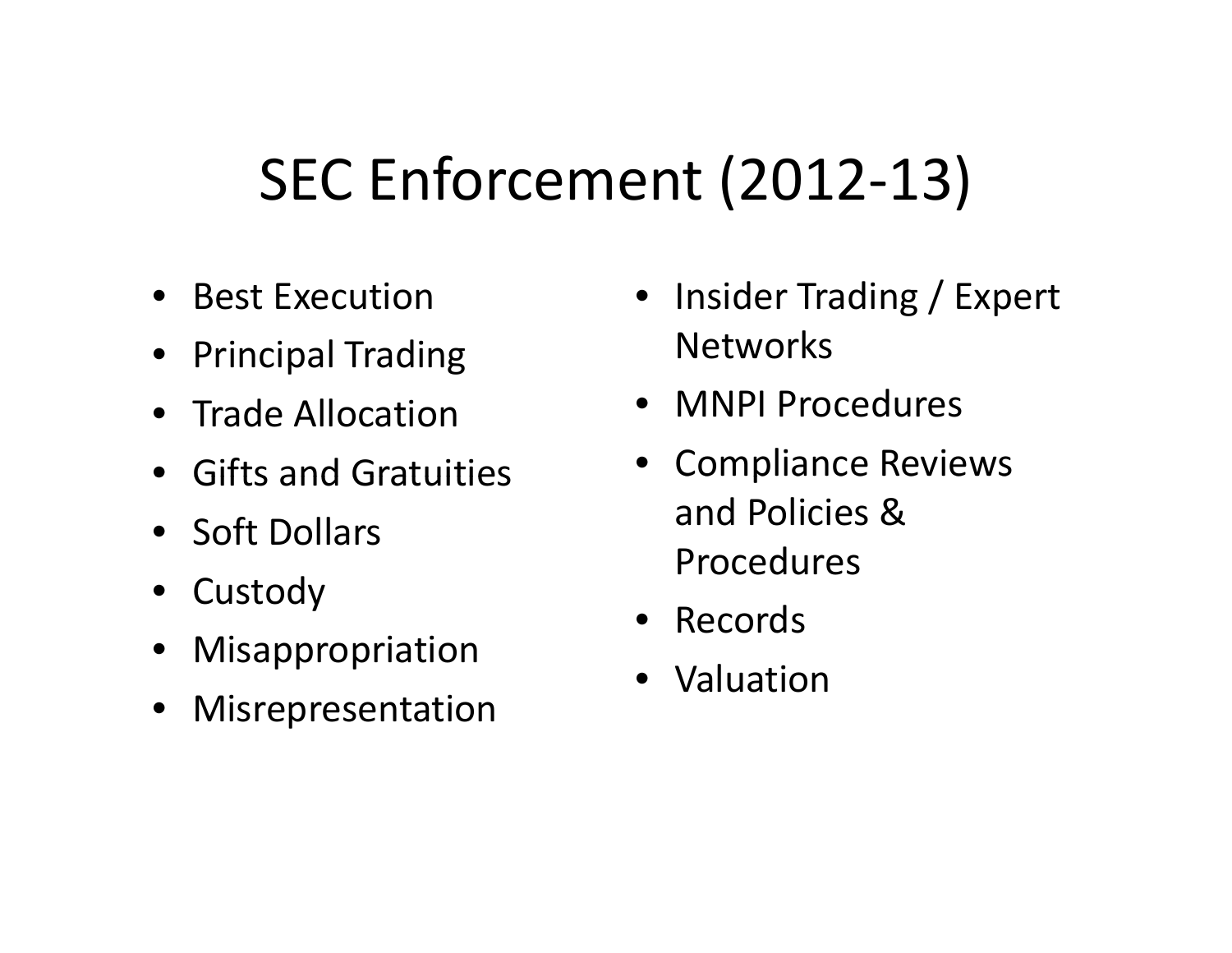# Uncertain Reach of FINRA Rules

- No Jurisdiction to Enforce Advisers Act
	- But "J&E"
- Court Cases
- Specific Areas
	- Communications with the Public (1998 FSC Letter)
	- Cash Referral Arrangements
	- Trade Reporting
	- Private Securities Transactions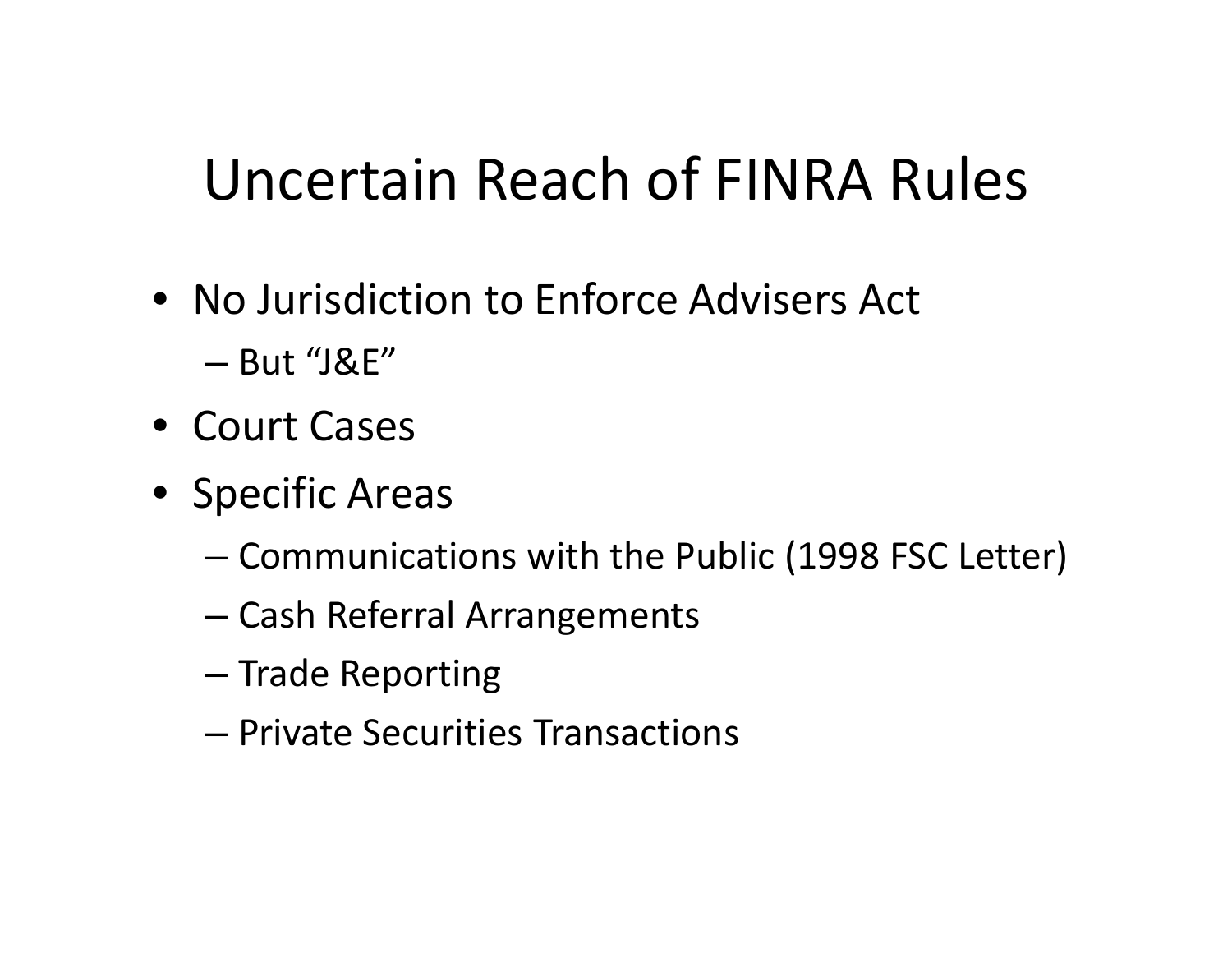## Advertising Issues

- Hypothetical Performance
- Past Specific Recommendations
- Testimonials
- Use of Social Media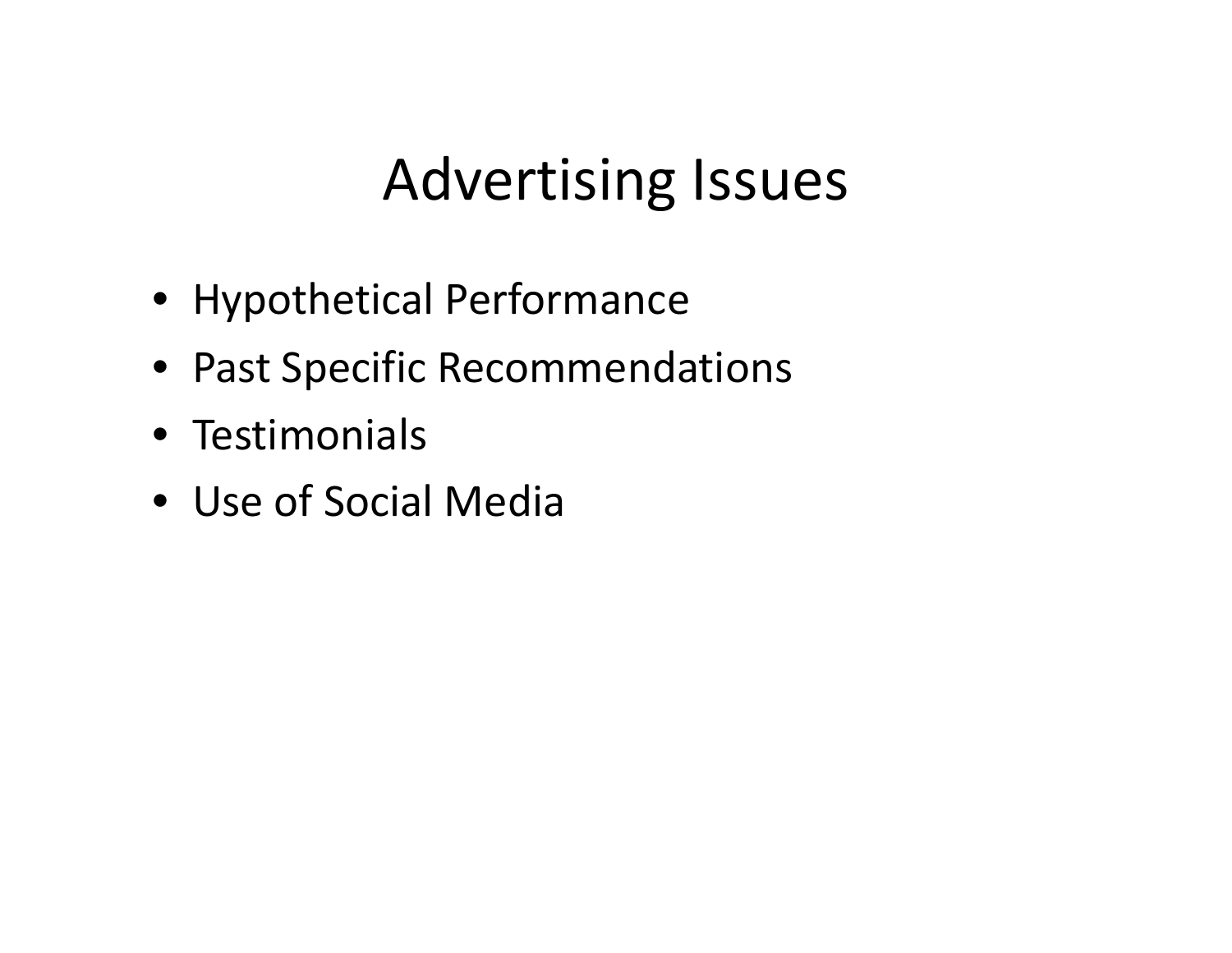## Hedge Fund Issues

- CFTC Registration
- Form PF
- JOBS Act